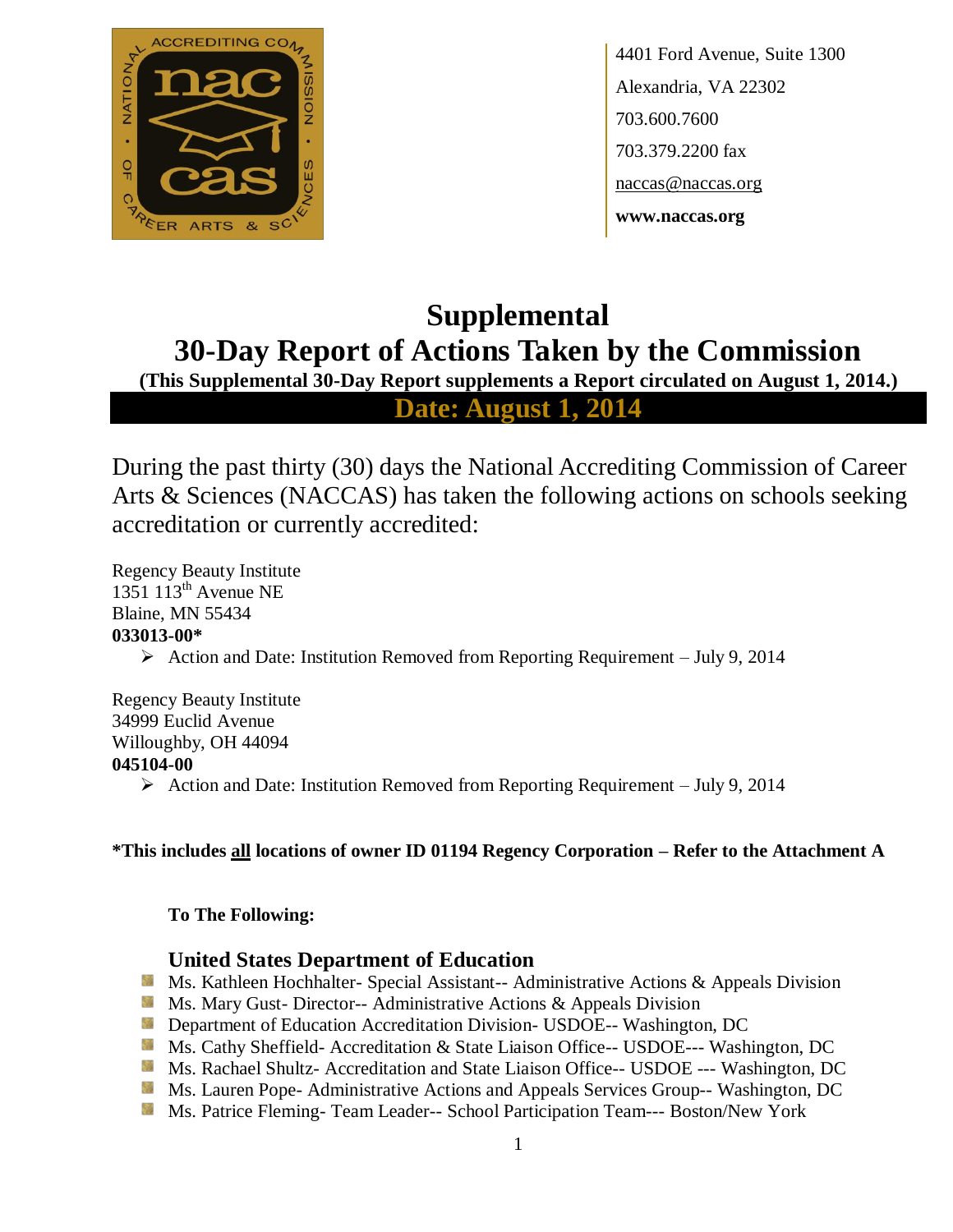- Ms. Betty Coughlin- Area Case Director-- School Participation Team--- Boston/New York
- Ms. Tracy Nave- Team Leader-- School Participation Team--- Boston/New York
- **Mr. Christopher Curry- Team Leader-- School Participation Team--- Boston/New York**
- **Ms. Martina Fernandez-Rosario- Acting Area Case Director-- School Participation---**
- San Francisco/Seattle
- **Ms. Kerry O'Brien- Team Leader-- School Participation Team--- Denver**
- **Mr. Michael Frola- Area Case Director-- School Participation Team--- Philadelphia**
- Ms. Nancy Paula Gifford- Area Case Director-- School Participation Team--- Philadelphia
- **Ms. Sherrie Bell- Compliance Manager—School Participation Team--- Philadelphia**
- Mr. Jesus Moya- Team Leader-- School Participation Team--- Dallas
- **MS. Kim Peeler-Team Leader-- School Participation Team--- Dallas**
- **Ms. Cynthia Thorton- Area Case Director for Region 6-- School Participation Team--- Dallas**
- **Mr. Christopher Miller-Team Leader-- School Participation Team--- Atlanta**
- **Mr. Ralph Lobosco- Area Case Director-- School Participation Team--- Kansas City**
- **Mr. Douglas Parrott- Area Case Director-- School Participation Team--- Chicago/Denver**
- Ms. Carolyn White-Team Director-- School Participation Team--- South Central

#### **Accreditors**

- Mr. Bill Larkin- Executive Director-- ACCET
- **Mr. Michale McComis, Ed.D.- Executive Director-- ACCSCT**
- **Mr.** Albert Gray, Ph.D.- Executive Director-- ACICS
- **Dr.** Gary Puckett- Executive Director-- COE

### **State Authorities**

- Mr. Bob McKee- AL State Board of Cosmetology-- Montgomery, AL
- Ms. Theresa Bunch- AZ State Board of Cosmetology-- Tempe, AZ
- **Ms. Kelli Kersey- AR Department of Health (Section Chief, Cosmetology)**-- Little Rock, AR
- **Mr. Charles Kirkpatrick- AR State Board of Barber Examiners-- Little Rock, AR**
- **Ms. Kristy Underwood- CA Board of Barbering & Cosmetology-- Sacramento, CA**
- **Ms.** Christine Jones- CA Board of Barbering & Cosmetology-- Sacramento, CA
- Ms. Leeza Rifredi Licensing Manager BPPE--CA
- Ms. Joanne Wenzel Bureau Chief BPPE—CA
- $M$  Ms. Yvette Johnson Enforcement Chief BPPE CA
- Ms. Pamela Goens- CO Office of Barber & Cosmetology Licensure-- Denver, CO
- Mr. Douglas Parrott- Area Case Director-- School Participation Team—Denver, CO
- Ms. Janet Brancifort- CT Examining Board for Barbers, Hairdressers, & Cosmeticians-- Hartford, CT
- **Ms. Judy Letterman- DE Board of Cosmetology & Barbering-- Dover, DE**
- **Mr. Clifford Cooks- DC Department of Consumer & Regulatory Affairs-- Washington, DC**
- **Ms. Robyn Barineau- FL State Board of Cosmetology & Barbers Board-- Tallahassee, FL**
- Mr. Josh Waters- GA State Board of Cosmetology & GA Board of Barbers-- Macon, GA
- Ms. Margaret Guerrero- Guam Board of Barbering & Cosmetology-- Mangilao, Guam
- **Ms. Laureen Kai- HI Barbering & Cosmetology Department-- Honolulu, HI**
- Ms. Tana Cory- ID Bureau of Occupational Licenses-- Boise, ID
- **Ms.** Valerie Fenske Idaho State Board of Education ID
- **Ms. Keri Ginger- IL Department of Financial & Professional Regulation-- Springfield, IL**
- **Ms.** Tracy Hicks- IN Professional Licensing Agency-- Indianapolis, IN
- Ms. Susan Reynolds- Iowa Board of Cosmetology Arts & Sciences—Des Moines, IA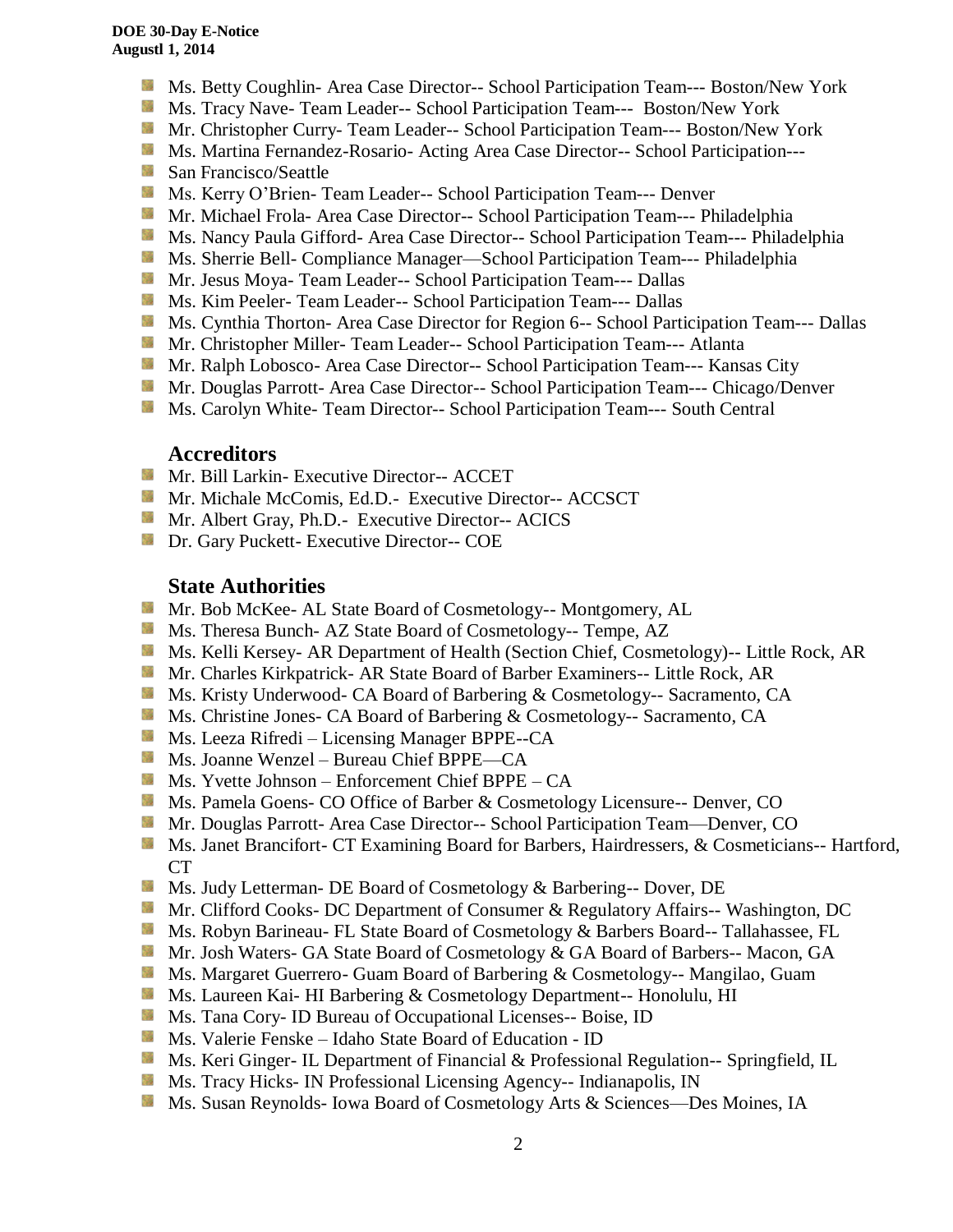- **Ms.** Chiquita C. Coggs- KS State Board of Cosmetology-- Topeka, KS
- Mr. H.R. Vacek- KS State Barber Board-- Topeka, KS
- Mr. Charles Lykins- KY Board of Hairdressers & Cosmetologists-- Frankfort, KY
- **Mr.** Steven Young-LA State Board of Cosmetology-- Baton Rouge, LA
- Ms. Latrice Matthews- LA Board of Barber Examiners-- Baton Rouge, LA
- **Ms.** Geraldine Betts- ME Office of Professional & Occupational Regulation-- Augusta, ME
- Mr. James Liddell ME Office of Professional & Occupational Regulation—Augusta, ME
- Mr. Robert Wood- MD State Board of Cosmetologists-- Baltimore, MD
- **Maryland State Board of Barbers- Baltimore, MD**
- Ms. Helen Peveri- MA Board of Cosmetology-- Boston, MA
- Ms. Mary Jayne Fay, Ed.D.- MA Department of Education-- Malden, MA
- Ms. Linda Clewley- MI State Board of Cosmetology-- Lansing, MI
- **Ms.** Gina Stauss- MN Board of Cosmetologist Examiners-- Minneapolis, MN
- Ms. Cynthia Johnson- MS State Board of Cosmetology--Jackson, MS
- **Ms. Emily Carroll- MO State Board of Cosmetology-- Jefferson City, MO**
- Mr. Dennis Clark- MT Board of Barbers & Cosmetologists-- Helena, MT
- **MS.** Kris Chiles- NE State Board of Cosmetology Examiners-- Lincoln, NE
- Nebraska Board of Barber Examiners- Lincoln, NE
- **Ms.** Nadine Griego- NV State Board of Cosmetology-- Las Vegas, NV
- Nevada State Board of Massage Therapy- Las Vegas, NV
- Ms. Kathryn Wantuck- NH State Board of Barbering, Cosmetology, and Esthetics-- Concord, NH
- Mr. Jay Malanga- NJ Board of Cosmetology & Hairstyling-- Newark, NJ
- **Ms.** Antoinette Griego- NM State Board of Barbers & Cosmetologists-- Santa Fe, NM
- Ms. Amanda Lewis- New Mexico Massage Therapy Board-- Santa Fe, NM
- **Ms. Kathleen McCoy- NY Department of State-Division of Licensing Services-- Albany, NY**
- Ms. Carol Yates- NY State Education Department-Bureau of Proprietary School Supervision--Albany, NY
- Ms. Lynda Elliott- NC State Board of Cosmetic Art Examiners- Raleigh, NC
- **Mr. Wayne Mixon North Carolina Board of Barber Examiners- Raleigh, NC**
- **Ms. Sue Meier- ND State Board of Cosmetology-- Bismarck, ND**
- Ms. Tona Stevenson- North Dakota State Board of Barber Examiners-- Dickenson, ND
- Ms. Lori Pearson- Acting Executive Director-- OH State Board of Cosmetology--- Grove City, OH
- Ms. Sherry Lewelling- OK Board of Cosmetology-- Oklahoma City, OK
- Ms. Samantha Patnode- OR Health Licensing Agency-- Salem, OR
- **Mr. Juan Baez-Arevalo** Director of Private Post Secondary Education Oregon Higher Education Coordinating Commission- OR
- **Ms. Helen Dunford Oregon High Education Coordinating Council OR**
- Ms. Kelly Diller- PA State Board of Cosmetology-- Harrisburg, PA
- Mr. Juan Bigio Ramos, Ph.D.- PR General Council of Education-- San Juan, PR
- Mr. Enrique Martinez- PR Examining Board of Beauty-- San Juan, PR
- Ms. Maureen Slowik Board Administrator-RI State Board of Barbering & Hairdressing--Providence, RI
- **Ms. Tracey McCarley- SC Board of Barber Examiners-- Columbia, SC**
- **Ms. Kathryn Boyd- SD Cosmetology Commission-- Pierre, SD**
- Ms. Roxana Gumicio- TN Board of Cosmetology-- Nashville, TN
- **Mr.** William Kuntz Jr., TX Department of Licensing & Regulation, Austin, TX
- Ms. Sally Stewart- UT Cosmetology/Barbering Board-- Salt Lake City, UT
- **Ms. Carla Preston- VT Office of Professional Regulation-- Montpelier, VT**
- Mr. William Ferguson II- VA Board for Barbers & Cosmetology-- Richmond, VA